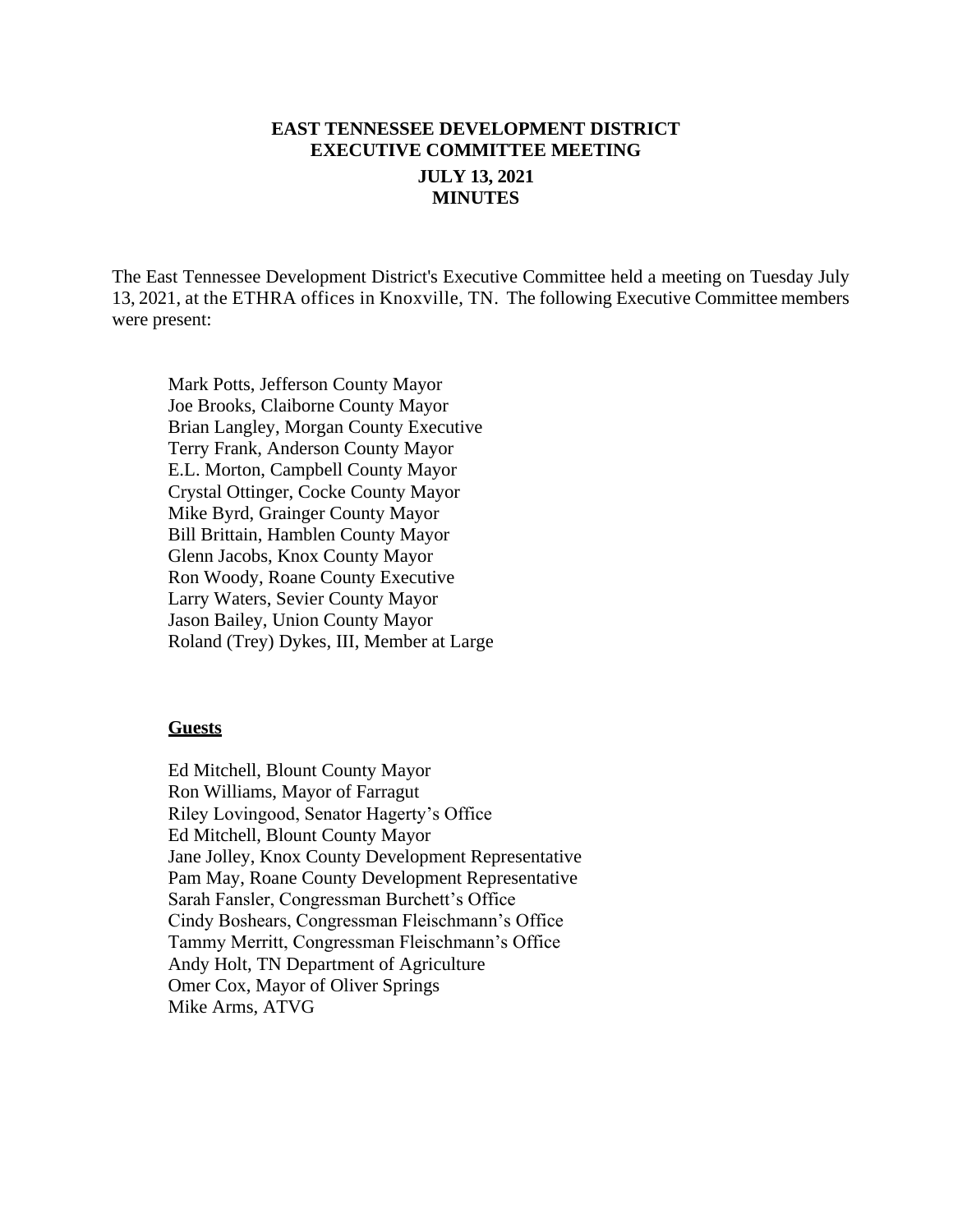## **CALL TO ORDER**

Chairman Mark Potts called the meeting to order.

## **MINUTES**

Chairman Mark Potts presented the minutes of the June 8, 2021, meeting to the Executive Committee for approval. Hamblen County Mayor Bill Brittain made a motion to approve the minutes as presented, it was seconded by Cocke County Mayor Crystal Ottinger, and the minutes were unanimously approved.

#### **TREASURER'S REPORT**

The Treasurer's Report for the month ending May 31, 2021, was presented by Morgan County Executive Brian Langley. Campbell County Mayor E.L. Morton made the motion to accept the report as presented and it was seconded by Claiborne County Mayor Joe Brooks, and it was approved by all.

### **APPOINTMENT OF SUBCOMMITTEE MEMBERS**

Chairman Mark Potts stated that each year the Chair appoints the membership for each of the standing subcommittees. A list of the subcommittee appointments for 2021-2022 is included in each packet. Chairman Mark Potts gave a brief overview of the subcommittees and the responsibilities of each one are. Committee members will be receiving a letter in the near future regarding your appointment and the duties of each subcommittee.

- The Steering Subcommittee is the same for both ETDD and ETHRA Mark Potts will chair this subcommittee
- The Legislative Subcommittee is the same for both ETDD and ETHRA Terry Frank will chair this subcommittee
- The Economic Development/CEDS Subcommittee is for ETDD Andy Wallace will chair this subcommittee
- The Evaluation Subcommittee for Executive Director is the same for both ETDD and ETHRA Mark Potts will chair this subcommittee
- The Audit Subcommittee is the same for both ETDD and ETHRA Roland Trey Dykes, III will chair this subcommittee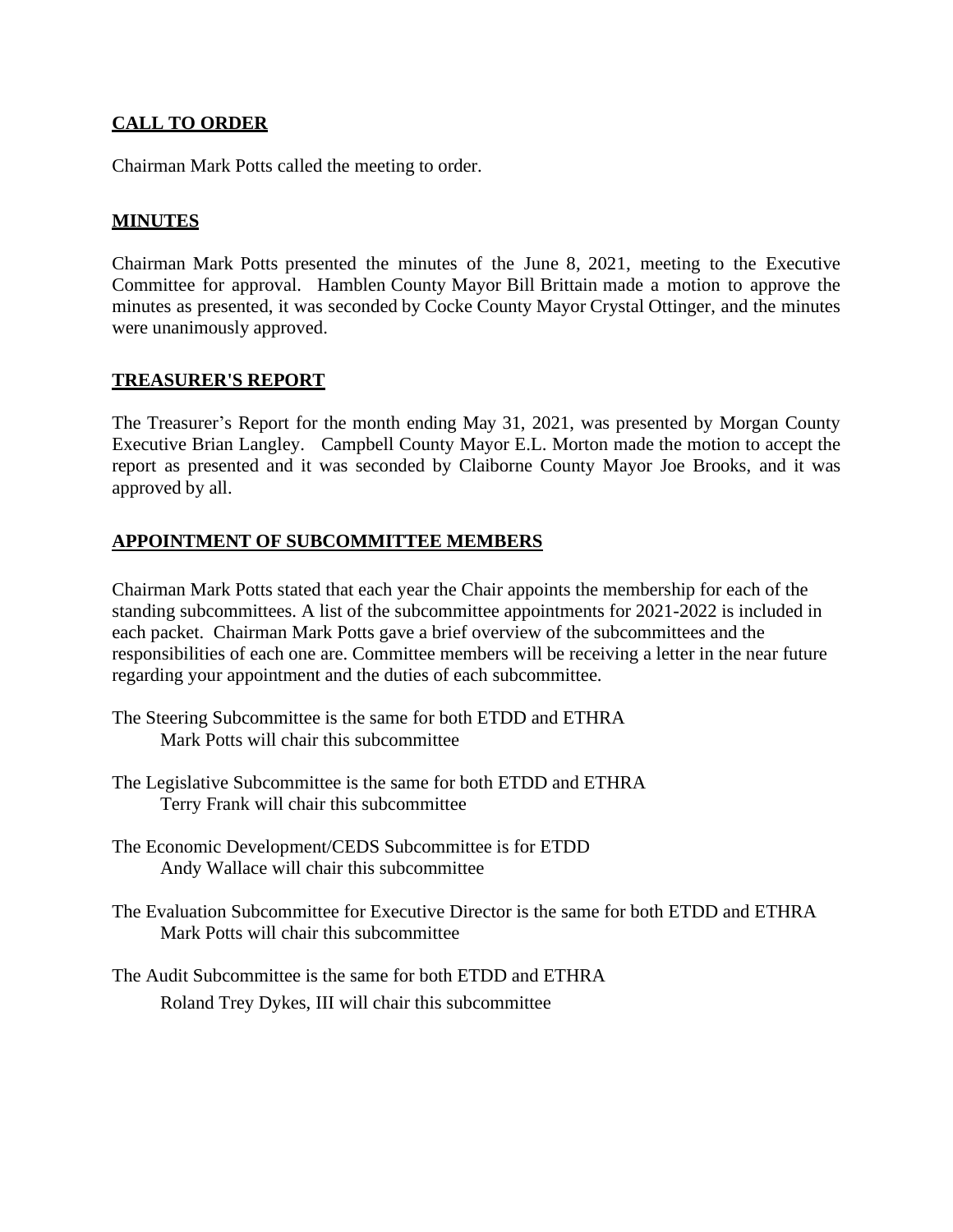## **APPOINTMENT OF MEMBERS AT LARGE**

Chairman Mark Potts announced the appointment of the Members at Large for the 2021-2022 year. Ms. Claudia Caballero, President & CEO of Centro Hispano de East Tennessee, and Mr. Roland Trey Dykes, III, Mayor of Newport.

#### **DIRECTOR'S REPORT**

Rick Yakubic, ETDD Executive Director, gave his director's report:

### **Grants Update**

#### **Recreation Grant**

Mr. Yakubic announced that we made applications on several recreation grants and received approval on 3 of them:

- 1. Union County for construction of a sports complex with three football/soccer field.
- 2. City of Clinton for improvements to their municipal pool compound to include ADA accessibility and a splash pad.
- 3. Cocke County for a park with a pavilion and greenway and river access ramp area.

We are continuing to benchmark the following communities:

- 1. City of Madisonville
- 2. City of Sweetwater
- 3. City of Loudon
- 4. Town of Winfield
- 5. Town of New Market

#### **Bullet Proof Vests Grants**

Mr. Yakubic reported that our grant staff has submitted the following bullet proof vest grant applications: Anderson County, Bean Station, Campbell County, Grainger County, Jellico, Plainview, Rocky Top, Sweetwater and Tazewell. A total of 110 vests were submitted on behalf of these communities.

ETDD staff is currently assisting the following communities on the administration of their current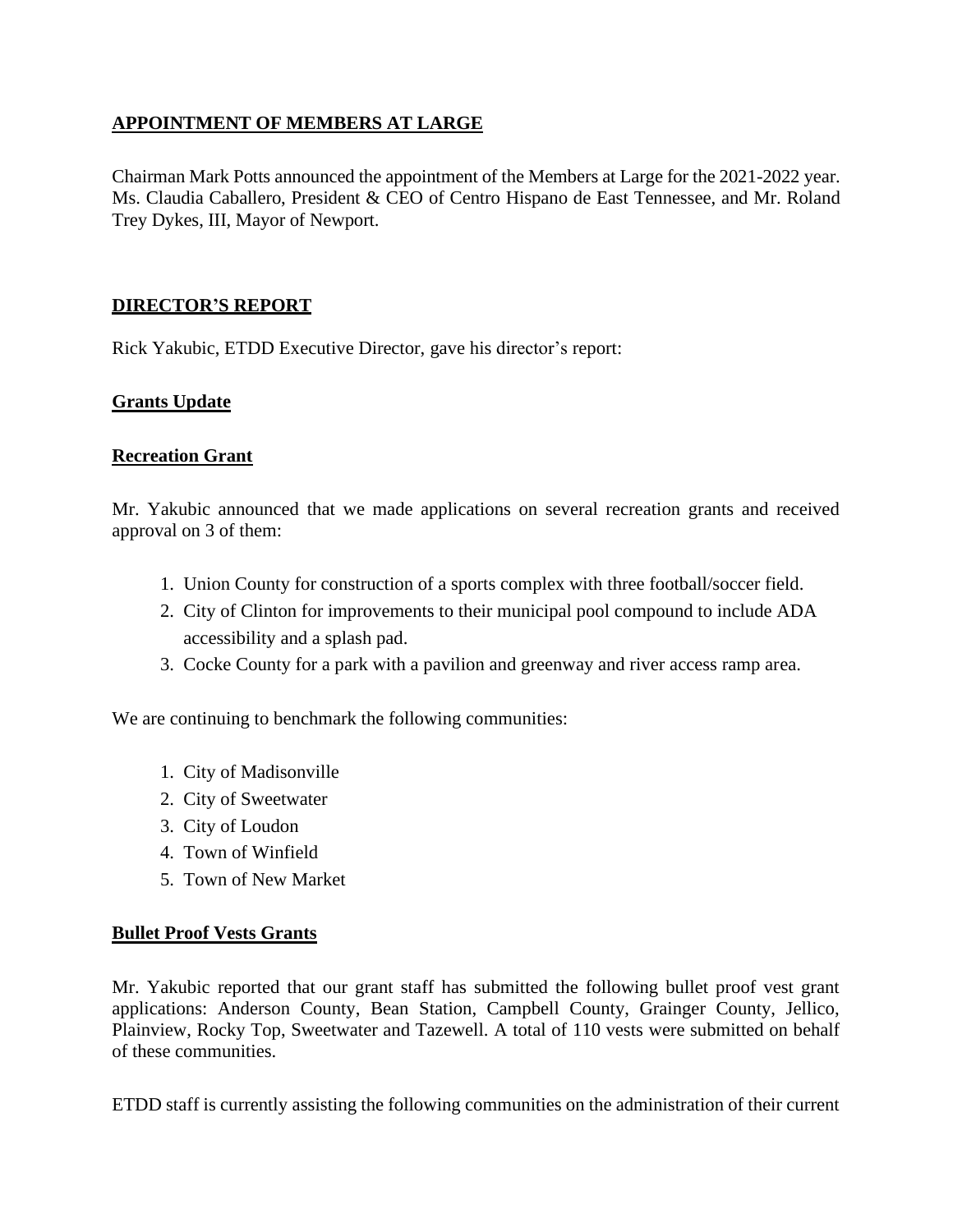bullet proof vest grant program: Anderson County, Grainger County, Norris, Sweetwater, Bean Station and Jacksboro.

### **ARC Grants**

Mr. Yakubic mentioned that we are still waiting to hear on full applications that were submitted for Jellico for the Jellico Hospital and for Grainger County for the Agribusiness program at the High School.

### **EPA Brownfield Coalition Project**

Our staff has submitted the paperwork that was due on June  $30<sup>th</sup>$  requesting the qualification for our engineering partners. Will start meeting with the coalition partners soon and the grant should be awarded in October. We will also be working with Campbell County, who was also awarded a grant which brings 1.2 million into our region.

## **TDOT Multi-Modal Grant Program**

Mr. Yakubic mentioned that Multi-Modal grant program has just come out. We are doing a Letter of Intent with Anderson County for the Norwood School. Rutledge for their downtown area. Sweetwater, phase 2 to complete the loop in the downtown area. Campbell County, to complete the connection from Jacksboro Middle School to Cove State Park.

### **407 Project in Sevier County**

Mr. Yakubic mentioned we have sent a Letter of Intent through the Multi-Modal grant application for a trolley service. Also looking at grants from ARC, EDA and THDA to help with the project.

### **Miscellaneous Grants**

Mr. Yakubic mentioned that we are looking at the possibility of receiving some Health grants through the State Health Department.

Also, Dr. McKinney with UT, reached out to us with the possibility of doing a partnership involving storm water pollution. We would be the applicant and they would be doing the work.

### **Update on Projects**

Mr. Yakubic reported that we are working on the ETDD Bylaws for amendments. We want to mirror and use the same structure as ETHRA with the exception that we would have two Members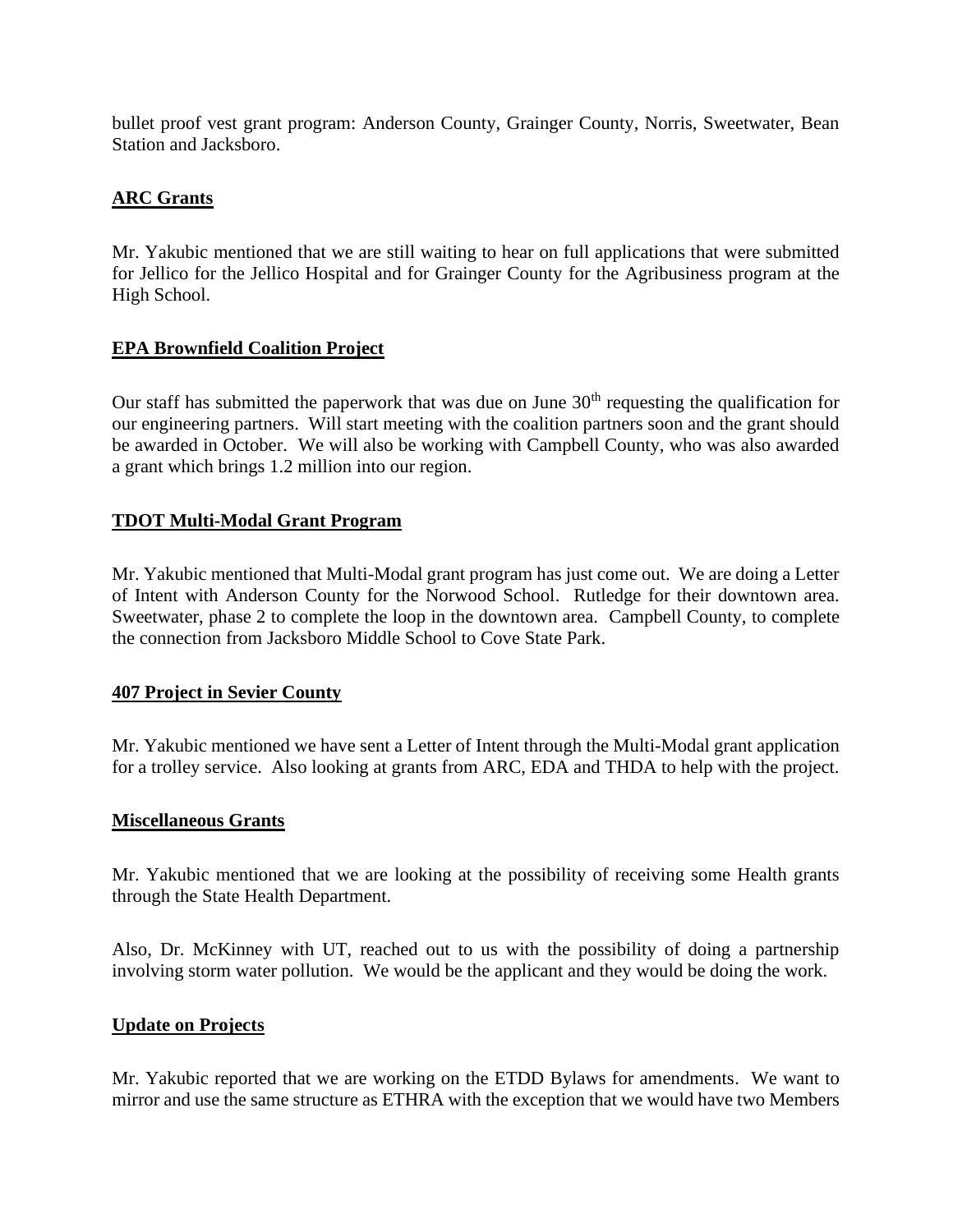at Large on the Executive Committee. The document would be reviewed by the Steering Committee for approval. Then sent out to the full board for approval. We need two thirds of the board to vote and approve to make the proposed changes to the Bylaws.

Mr. Yakubic mentioned that the current Employee Handbook is still in progress and hope to have it finished in the next month or so.

Also, we are currently working on our pre-audit and will have the main audit in late August.

#### **Conflict of Interest Policy**

Mr. Yakubic mentioned that each year at this time ETDD reaffirms our formal Conflict of Interest policy. The Comptroller's Office has recommended that we adopt a formal policy and distribute the policy to all board members at least once per year. A copy of the policy is in your packets for this meeting. The policy is pretty straightforward, it covers what is considered to be a conflict of interest, procedures for resolving a real or perceived conflict of interest and a statement that all board members will be covered by a Directors & Officers liability insurance policy. We also state that the policy will be provided to all Board members on an annual basis at the beginning of the fiscal year. Mr. Chairman, a motion is needed to re-affirm the policy.

Roane County Executive Ron Woody made a motion to accept the Conflict of Interest policy, it was seconded by Morgan County Executive Brian Langley and approved by all.

### **Calendar**

The August meeting of the Executive Committee has been canceled and the next Executive Committee meeting is scheduled for September  $9<sup>th</sup>$  at The Venue.

Our Annual Awards Banquet will be held on September 9<sup>th</sup> at The Venue in Lenoir City. Reception will be at 6:00 p.m. and dinner at 6:45 p.m. for our Annual District Celebration.

#### **Search Committee Report – Director's Salary**

Chairman Mark Potts reported in following up from the last Executive Committee meeting regarding the salary increase for the Executive Director, Mr. Rick Yakubic. The original search committee members reconvened on June 14<sup>th</sup> to consider the issue. It was taken in consideration with the additional duties the Director was tasked with and was not originally conveyed and was not apparent when the offer was made. The decision was to recommend to the Executive Committee that the salary be amended to reflect the scope of duties from the mid-range of the advertised salary at \$88,000 to \$95,000 a year to \$95,000. Also, to include the proposed salary increased that were approved for July  $1<sup>st</sup>$  to all employees which will bring it to \$98,250.